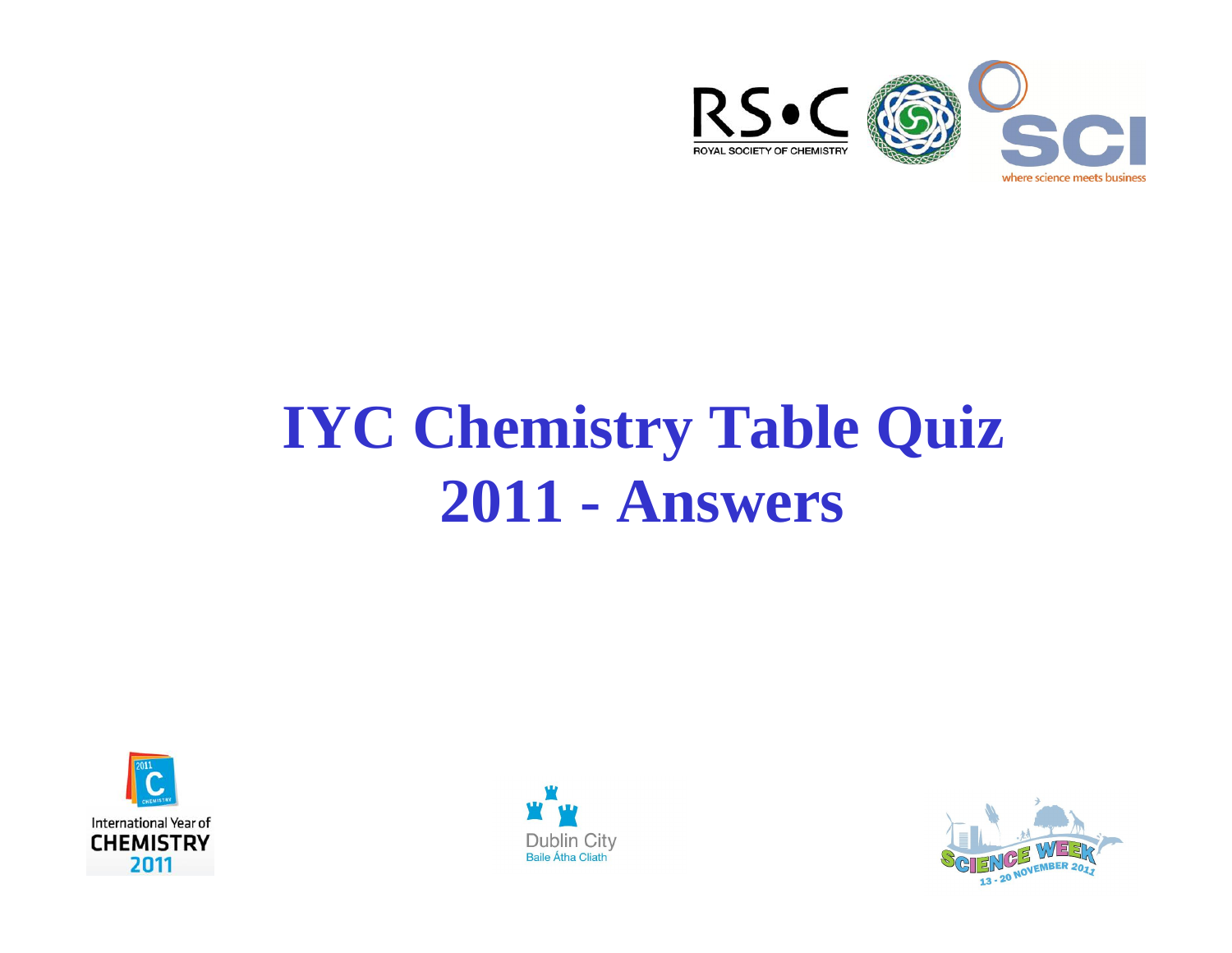#### **Medicinal & Biochemistry**



- **1. Bismuth**
- **2. Ribo**
- **3. Citric ( or tricarboxylic)**
- **4. Squalene**
- **5. HIV/AIDS**
- **6. A cofactor**
- **7. 2-oxopropanoic acid, CH3COCO2H**
- **8. Prozac (Sarafem, Fontex)**
- **9. Viagra (Revatio)**
- **10. Morning sickness (also used as a sedative)**





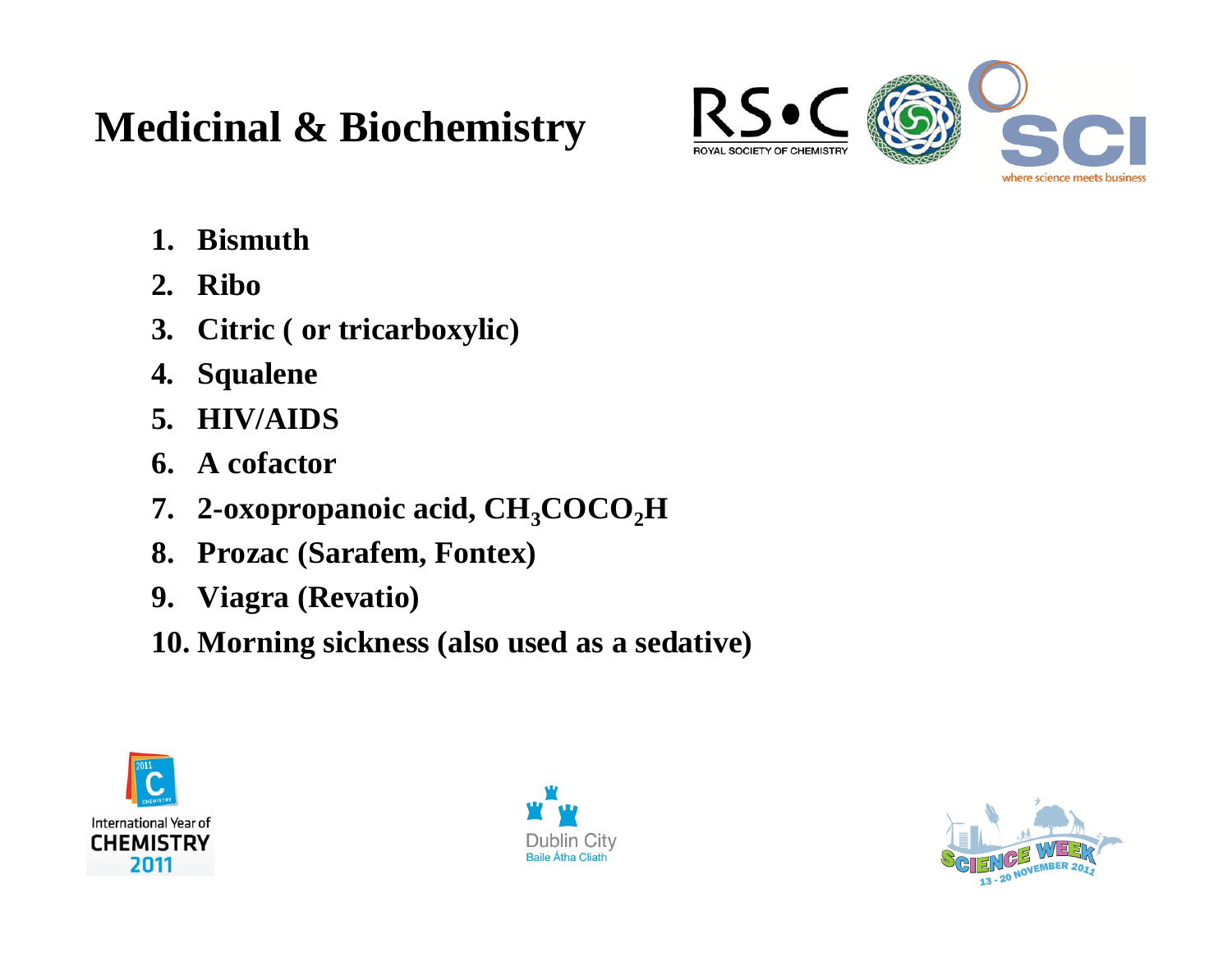## **Nobel Laureates**



- **1. Ostwald**
- **2. (Marie) Curie**
- **3. Debye**
- **4. (Linus) Pauling**
- **5. (George) Porter**
- **6. Wilkinson**
- **7. Flory**
- **8. Lehn**
- **9. Olah**
- **10. Schechtman**





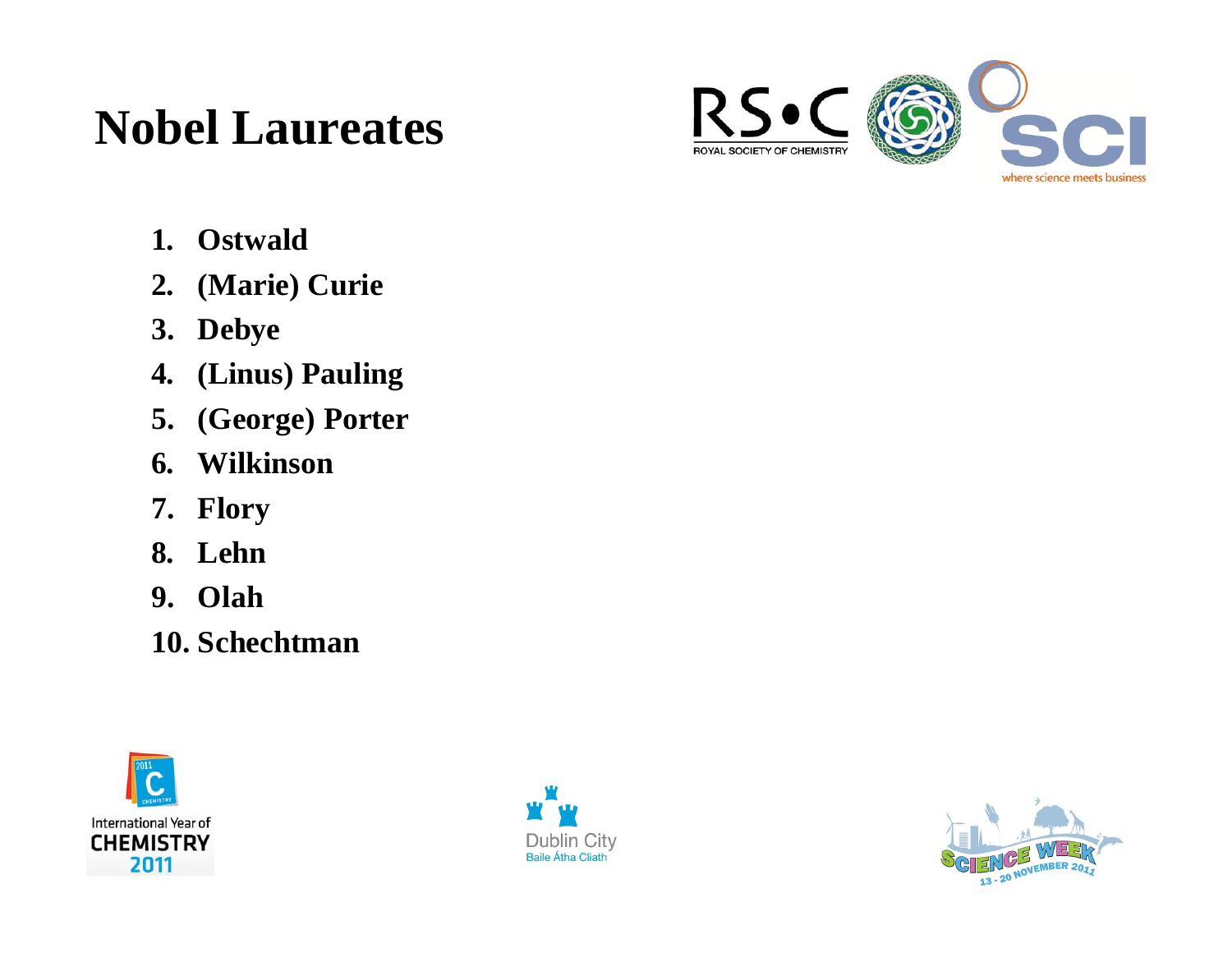### **Nitrogen Heterocycles**



- **1. Nicotine**
- **2. Caffeine**
- **3. Purine**
- **4. Pyrimidine**
- **5. Tetrahydroquinoline**
- **6. Imidazole**
- **7. Indole**
- **8. Saccharine**
- **9. Morpholine**
- **10. Julolidine**





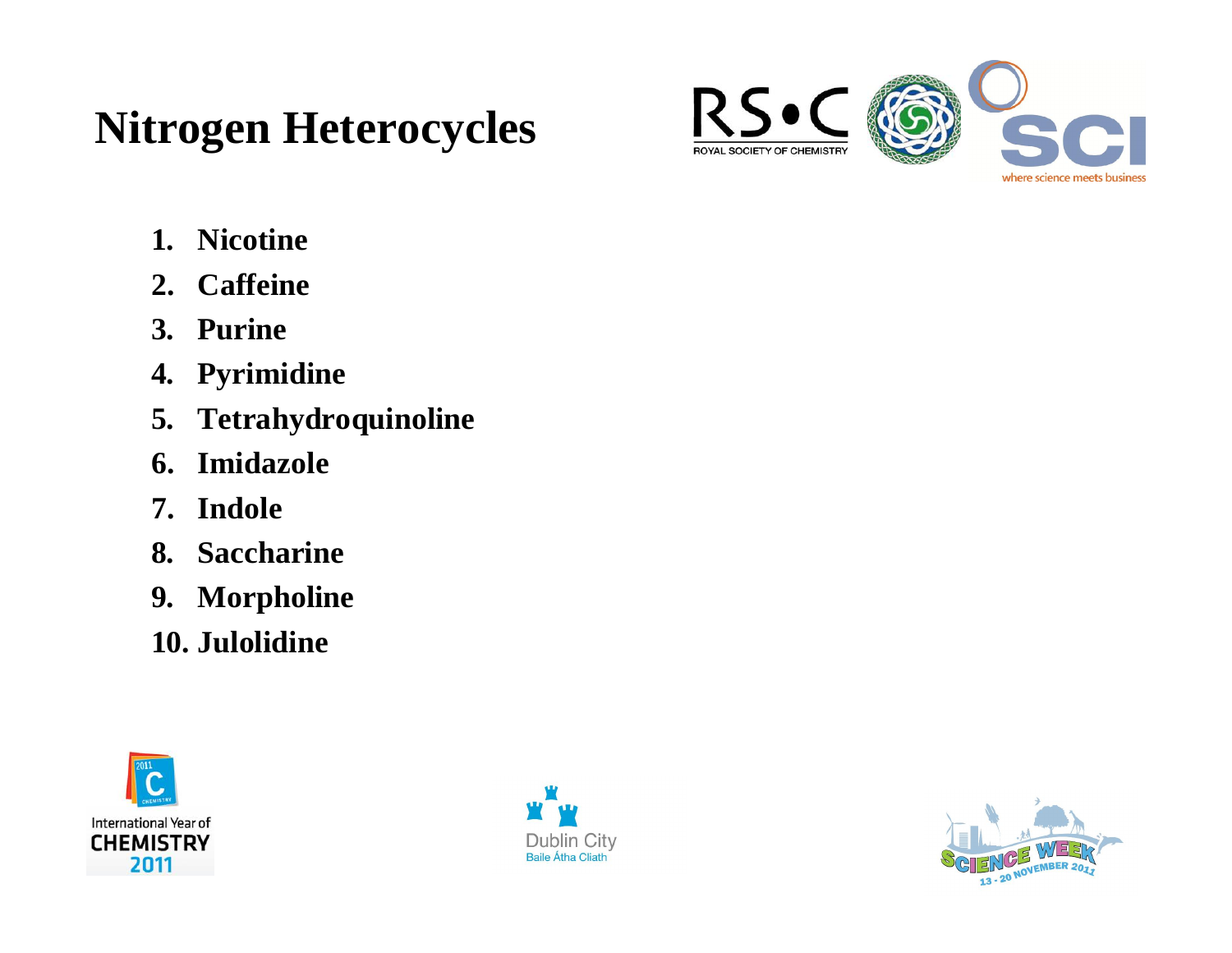### **History of the Chemical Industry**

- **1. Glass & Soap**
- **2. Sulphate**
- **3. Solvay**
- **4. Mercury**
- **5. Zinc**
- **6. Viscose**
- **7. BASF**
- **8. Bayer**
- **9. DuPont**
- **10. Lead Chamber**







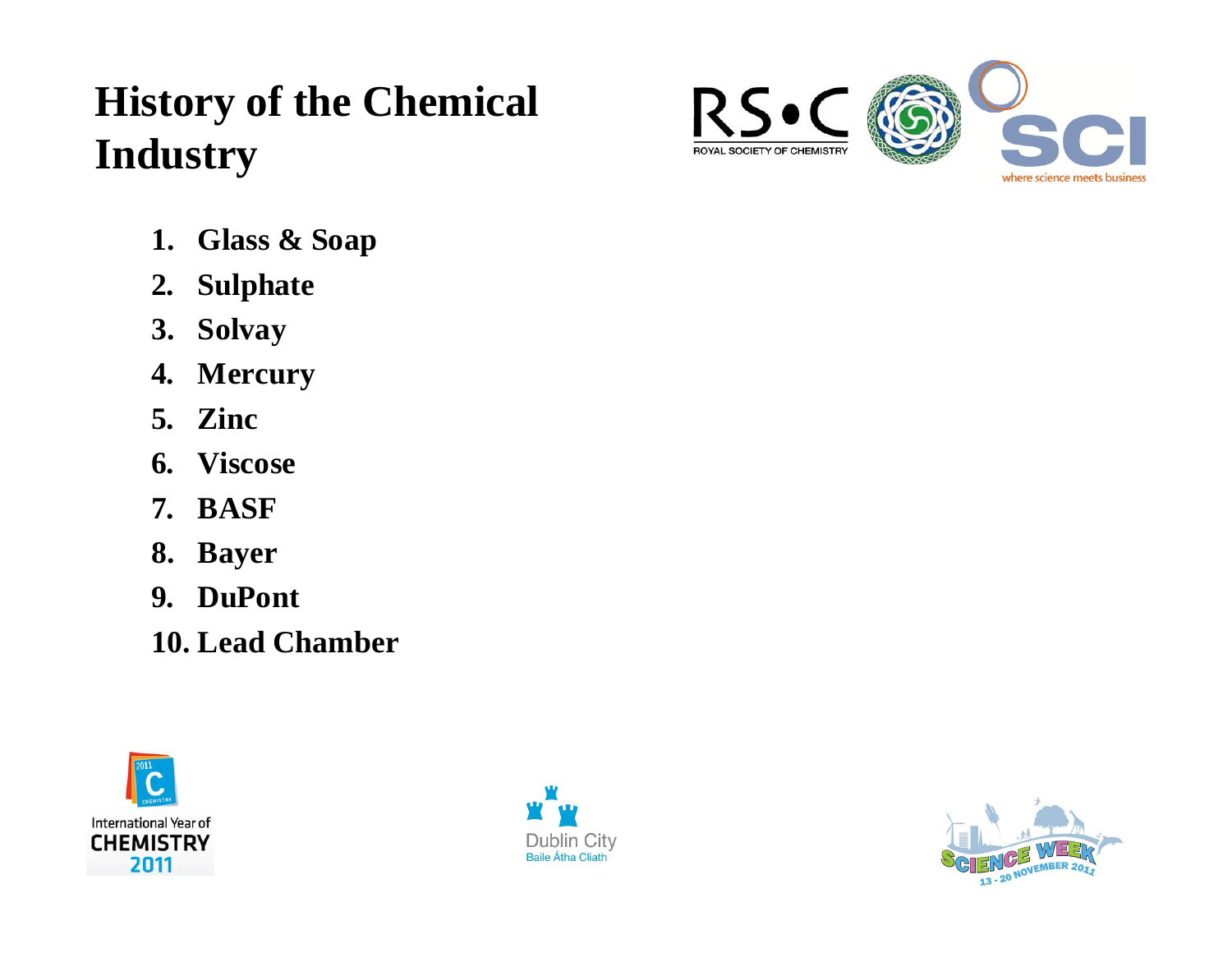### **Astrochemistry and Geochemistry**



- **1. Carbon dioxide**
- **2. Sulphuric acid (accept sulphur dioxide)**
- **3. Nitrogen**
- **4. Hydrocarbons, methane, ethane (accept any of these)**
- **5. Oxygen**
- **6. Chromium (accept vanadium)**
- **7. Aluminium oxide, corundum**
- **8. Sulphur**
- **9. Iridium**
- 10.  $Fe<sub>3</sub>O<sub>4</sub>$





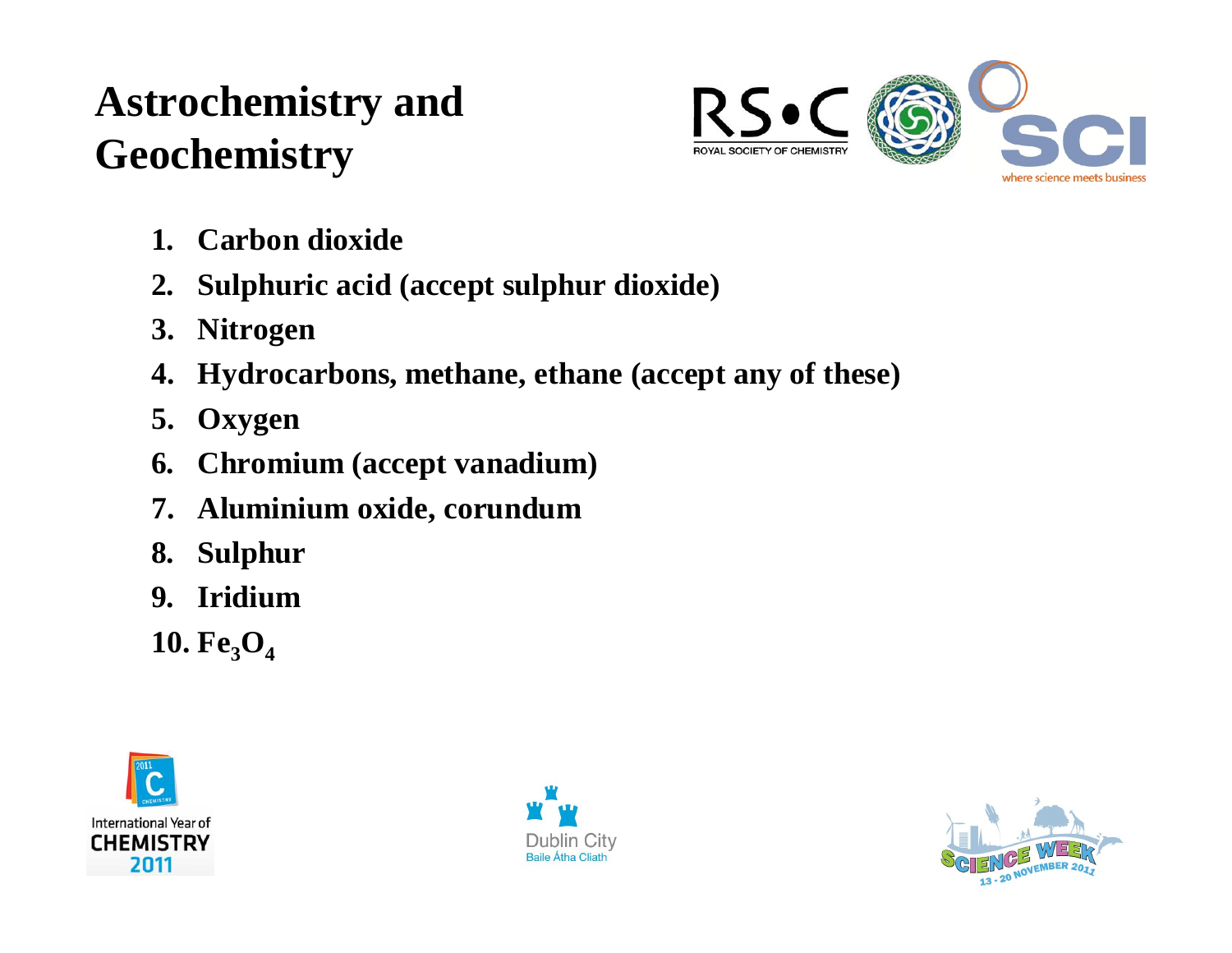# **Physical Chemistry**



- **1. Charles**
- **2. Boyle**
- **3. It's at its triple point vapour, liquid & ice all in equilibrium.**
- **4. 8**
- **5. Boltzmann**
- **6. Hydrogen atom**
- **7. Schrödinger**
- **8. Nernst**
- **9. Volta & Galvani**
- **10. Stimulated**





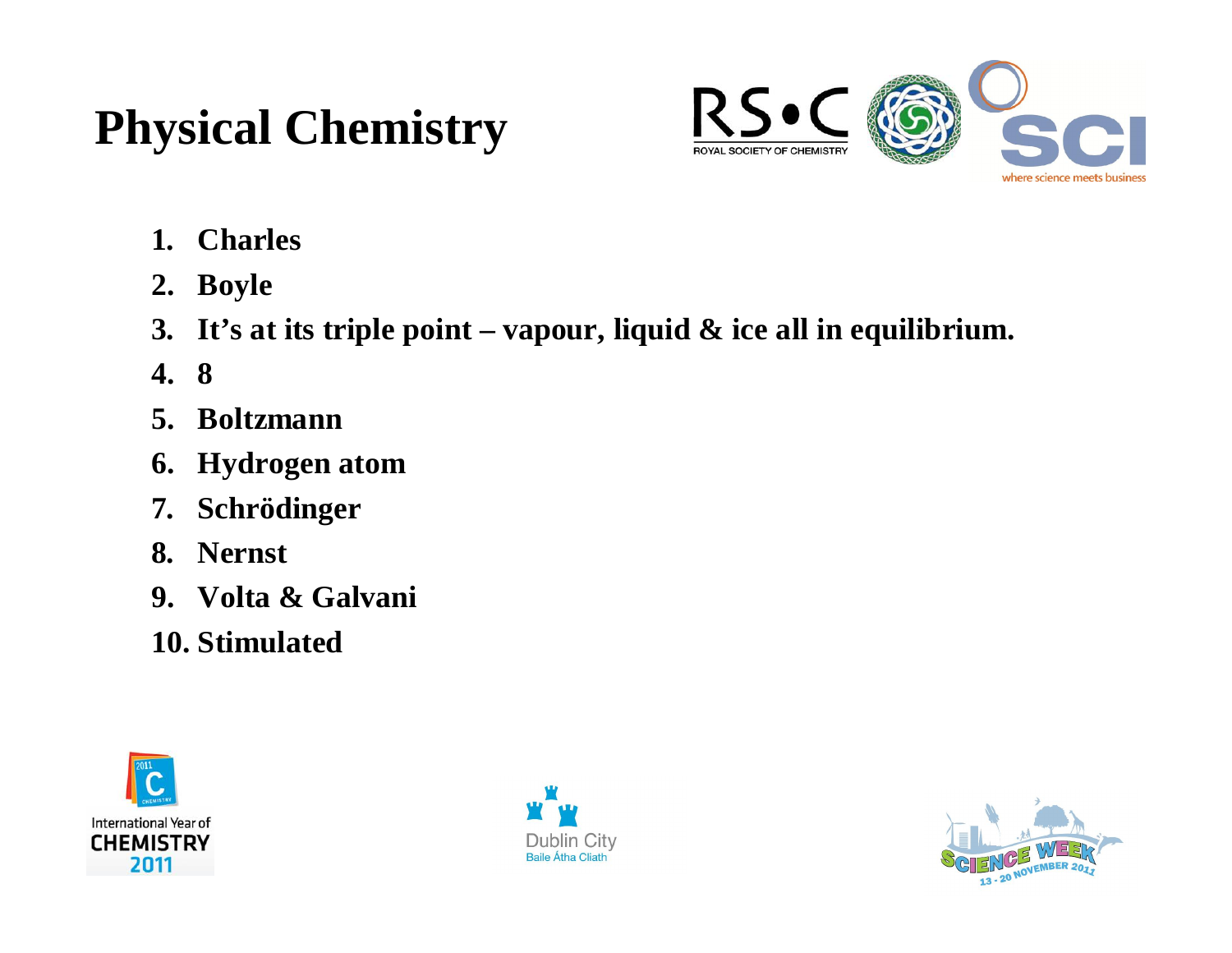# **Polymer Chemistry**



- **1. Styrene**
- **2. Carothers**
- **3. Terephthallate**
- **4. Polyurethanes**
- **5. Glucose**
- **6. Vulcanisation**
- **7. Polycarbonate**
- **8. Bisphenol-A**
- **9. Polymethylmethacrylate (poly methyl 2-methylpropenoate)**
- **10. Polylactide or polylactic acid.**





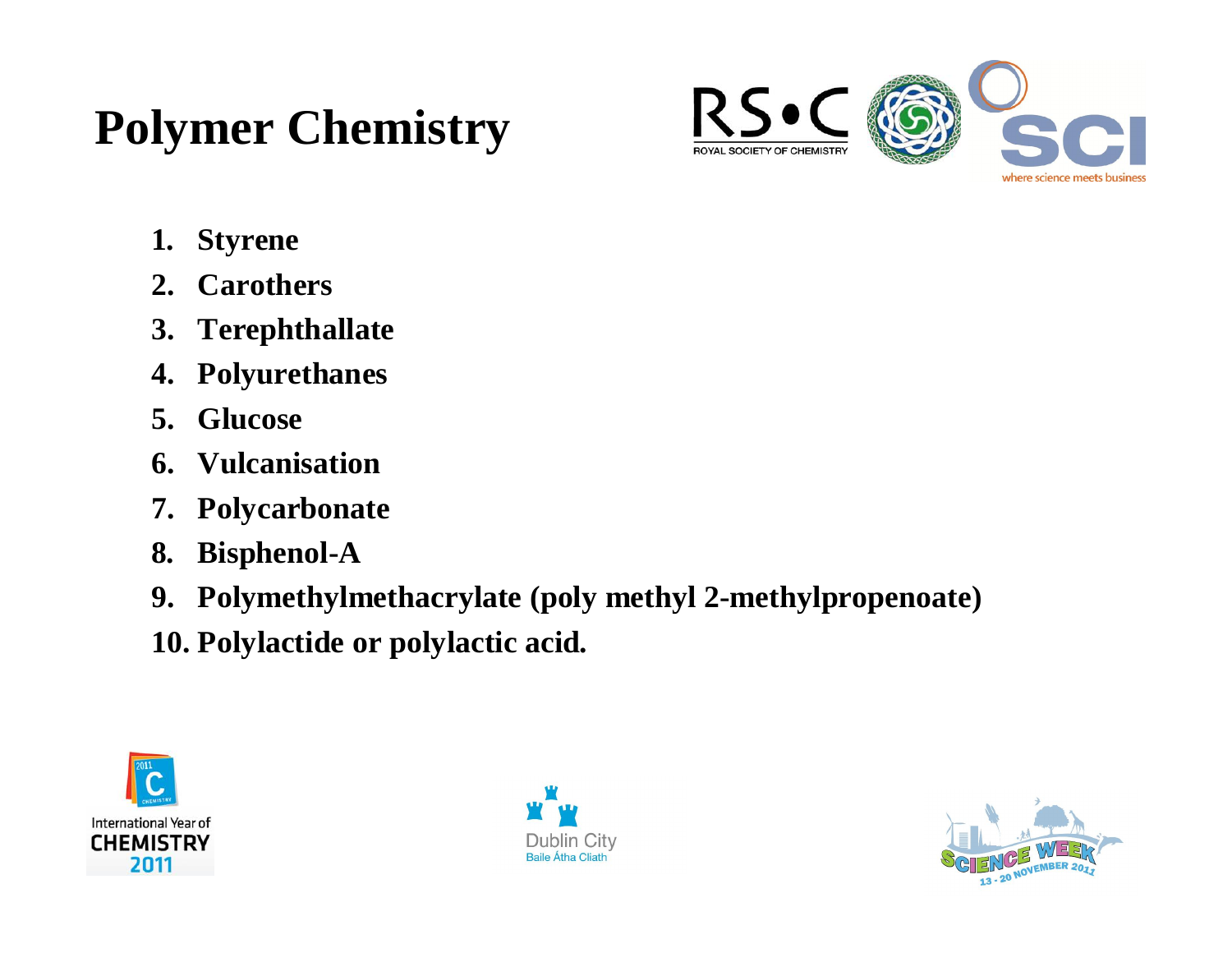#### **The Periodic Table**



- **1. Cobalt**
- **2. Gallium**
- **3. Arsenic**
- **4. Palladium**
- **5. Cadmium**
- **6. Indium**
- **7. Tin**
- **8. Tellurium**
- **9. Neodymium**
- **10. Americium**





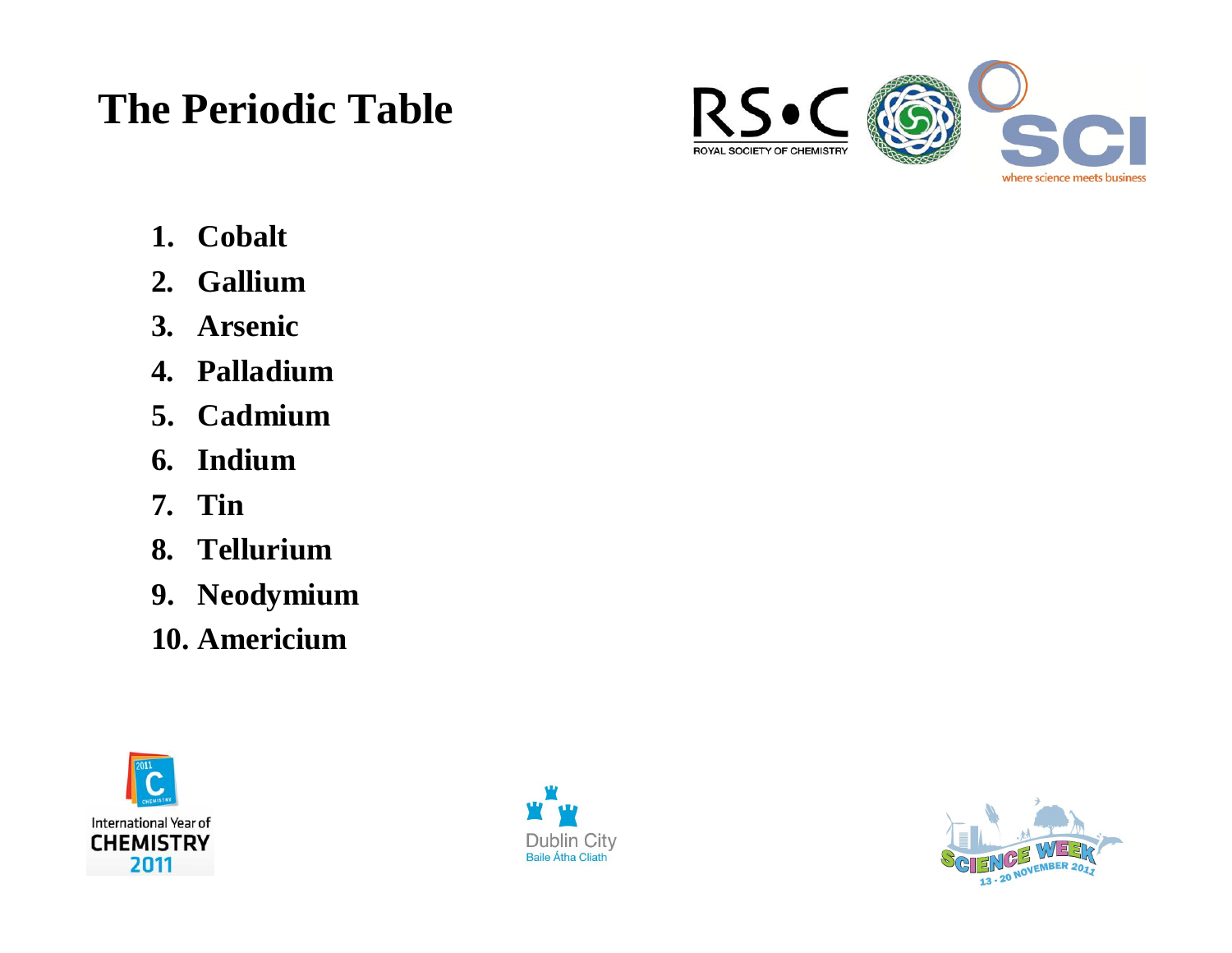# **Food Chemistry**



- **1. B<sup>2</sup> (riboflavin)**
- **2. Maillard**
- **3. Iodine**
- **4. Gluten (gliadin)**
- **5. Fructose**
- **6. Tryptophan**
- **7. Nitrate**
- **8. Gold**
- **9. Diethylene glycol ( accept 2-hydroxyethoxy–ethan-2-ol or formula HOCH2CH2OCH2CH2OH)**
- **10. Aniline (aminobenzene). Accept azobenzene.**